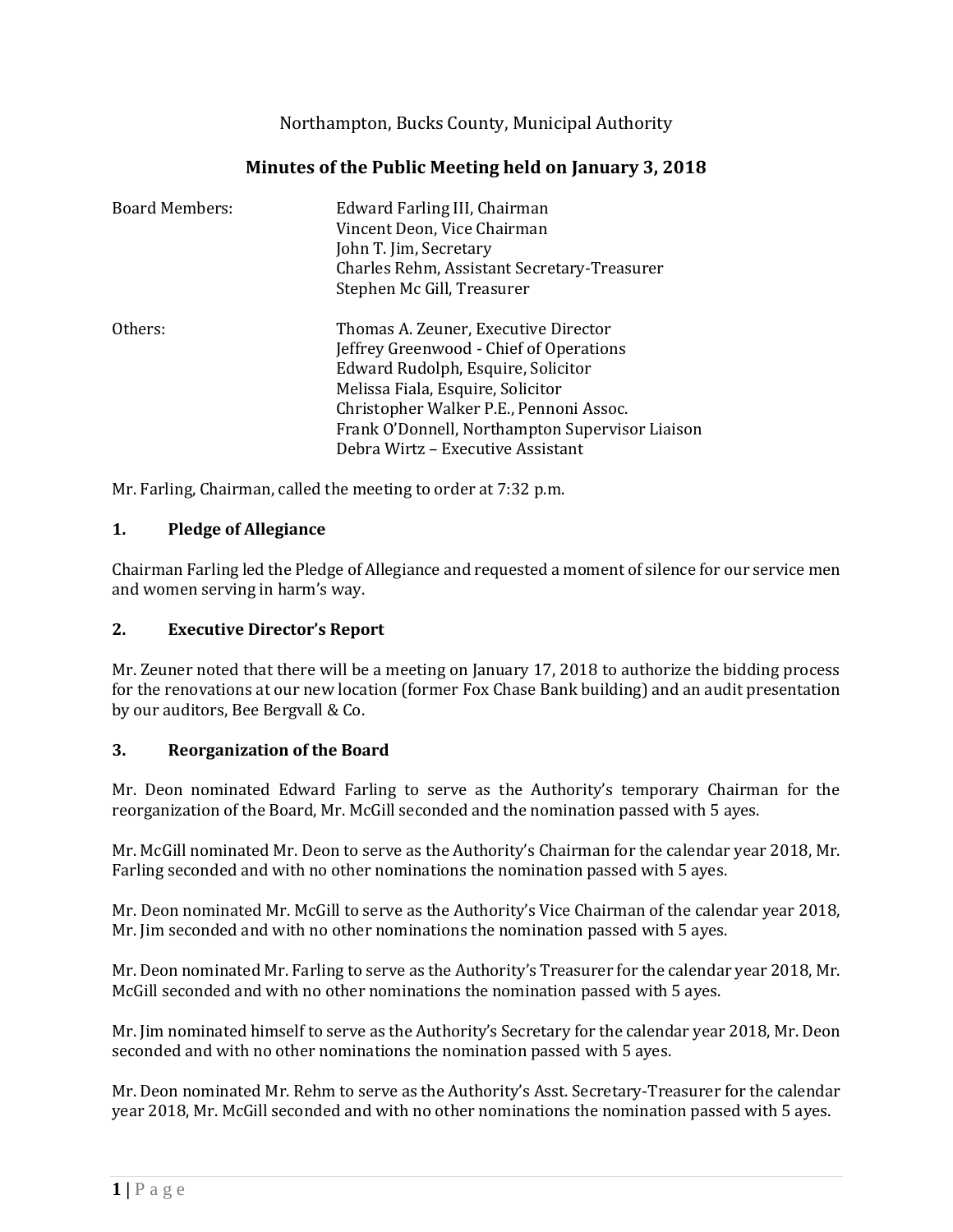Mr. Deon thanked Mr. Farling for his years as Chairman, and noted that rates by professionals are watched closely and remain the same with the exception of a slight increase by Pennoni Assoc. Inc.

A motion (McGill-Farling) to appoint Edward Rudolph, Esquire and of the firm Rudolph, Clarke, LLC of Trevose PA as the Authority Solicitor for 2018 passed with 5 ayes.

A motion (Rehm-Jim) to appoint Christopher Walker, P.E., and the firm of Pennoni Associates Inc. of Warrington PA as the Authority's Consulting Engineer for 2018 passed with 5 ayes.

A motion (Farling-Rehm) to appoint Manko, Gold, Katcher and Fox LLP of Bala Cynwyd PA as the Authority's Environmental Special Counsel for 2018 passed with 5 ayes.

A motion (Deon-Farling) to appoint Neil A. Morris, Esquire of Offit Kurman P.C. of Philadelphia PA as the Authority's labor counsel for 2018 passed with 5 ayes.

A motion (Deon-Rehm) to appoint the Board Members as Trustees for the administration employees' pension plan with Principal Financial Group for 2018 passed with 5 ayes.

A motion (McGill-Jim) to appoint the Board Members as Trustees for the AIG/VALIC deferred pension plan for 2018 passed with 5 ayes.

A motion (McGill-Rehm) to appoint The Brokers Network as the Authority's Healthcare Insurance Brokers of Record for 2018 passed with 5 ayes.

A motion (Farling-McGill) to appoint W. Bruce Beaton Co. Inc. as the Authority's Liability Insurance Brokers of Record for 2018 passed with 5 Ayes.

A motion (McGill-Jim) to appoint Russell McIntosh of Herbert, Rowland and Grubic Inc. of Harrisburg, PA as Consultant for Special Projects for 2018 passed with 5 ayes.

A motion (McGill-Jim) to appoint Thomas A. Zeuner as the Authority's Executive Director for 2018 passed with 5 ayes. Mr. Deon noted that it has been a pleasure to serve with Mr. Zeuner.

Mr. Zeuner noted that we no longer have Bond Counsel or Financial Advisor's since the Authority no longer has Bonds due to the refinancing of Authority debt with First Nat'l Bank of Newtown.

## **4. Citizens' Concerns**

None

## **5. Approval of the Minutes of December 6, 2017**

A motion (Deon-Jim) made to approve the Minutes of December 6, 2017 passed with 5 ayes.

#### **6. Check Requisitions / Accounts Payable**

A motion (Farling-McGill) adopting the following resolutions passed 5 with ayes.

**Requisition No. 2130** dated December 20, 2017 in the amount of \$549,971.82 **Requisition No. 2131** dated January 3, 2018 in the amount of \$711,636.40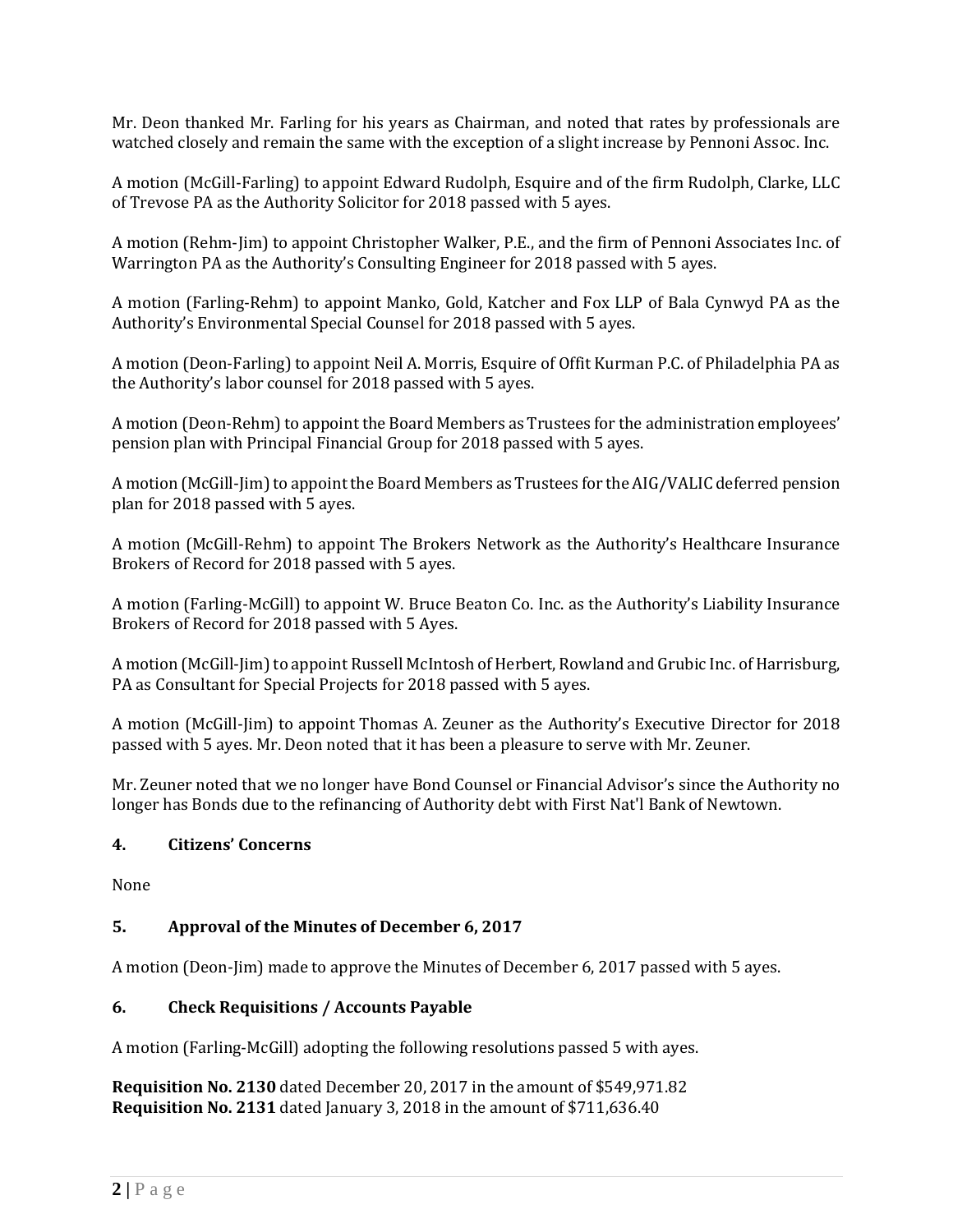The major items paid under **Requisition No. 2130** are as follows: Analytical Laboratories - \$9,425.00; BCWSA – Water - \$313,067.79; JH Shanahan - \$1,760.00; Karl Hops Inc. - \$1,181.20; Kennedy Culvert - \$1,000.95; Line Systems Inc. - \$1,239.83; Manko, Gold, Katcher & Fox, - \$10,110.00; PMAA - \$2,500.00; Pennoni Assoc. Inc. - \$44,259.44; Phillips & Donovan Architects - \$3,469.00; Red Wing Business - \$1,436.35; Teamster Health & Welfare Fund - \$18,962.16; Upper Southampton MUA - \$54,627.00; and \$75,000.00 for payroll.

The major items paid under **Requisition No. 2131** are as follows: BCWSA – tapping fees - \$2,300.00; BCWSA - Sewer - \$292,460.32; Dukes Root Control – \$94,236.15; First Nat'l Bank of Newtown - \$59,129.38; George & Cornelia Fulmor - \$2,287.00; Guardian - \$3,749.44; Herbert Rowland & Grubic - \$8,076.13; Independence Blue Cross - \$11,013.27; Karl Hops Inc. - \$1,165.45; Link Computer Corp. - \$3,446.05; Phillips & Donovan Architects - \$2,441.00; Ricks Expert Tree Service - \$3,500.00; BCWSA disputed - \$59,141.26; Upper South disputed - \$84,710.34 and \$75,000.00 for payroll.

## **7. Signature Cards for Univest Bank**

Not needed per Michelle Miranda at Univest as long as there are no new Board members.

## **8. Approval of the 2018 Meeting Schedule**

A motion (McGill-Farling) made to approve the Authority meeting schedule for 2018, (Exhibit "A") and authorize the administration to advertise and post the schedule on the Authority website passed with 5 ayes.

## **9. LookFirst Technology, LLC – TOTAL CARE EC AGREEMENT (I.T.)**

A motion (Farling-McGill) made to authorize the Executive Director to enter into the I.T. Total Care Agreement with LookFirst Technology LLC of Chalfont, PA in accordance with their proposal received December 11, 2017 for the Agreement period of January 1, 2018 to December 31, 2018 at their proposed price of \$9,540.00 passed with 5 ayes.

## **10. Destruction of Records Resolution #2018-1198**

A motion (Rehm-McGill) made to adopt Resolution No. 2018-1198 allowing for the destruction of certain Authority records and documents in accordance with the Pennsylvania Municipal Authorities Act as amended passed with 5 ayes.

Mr. Zeuner noted that this will be on the agenda every year at reorganization.

## **COMMENTS:**

Mr. McGill stated that it has been a pleasure working with the Board, that he is impressed with the quality of work of the staff, Board members and consultants put in to ensure a quality water and sewer system, and how much he has learned this year.

Mr. O' Donnell congratulated Mr. McGill on being reappointed to the Board.

THERE BEING NO FURTHER BUSINESS TO DISCUSS, MR. DEON ADJOURNED THE MEETING AT 7:56 P.M.